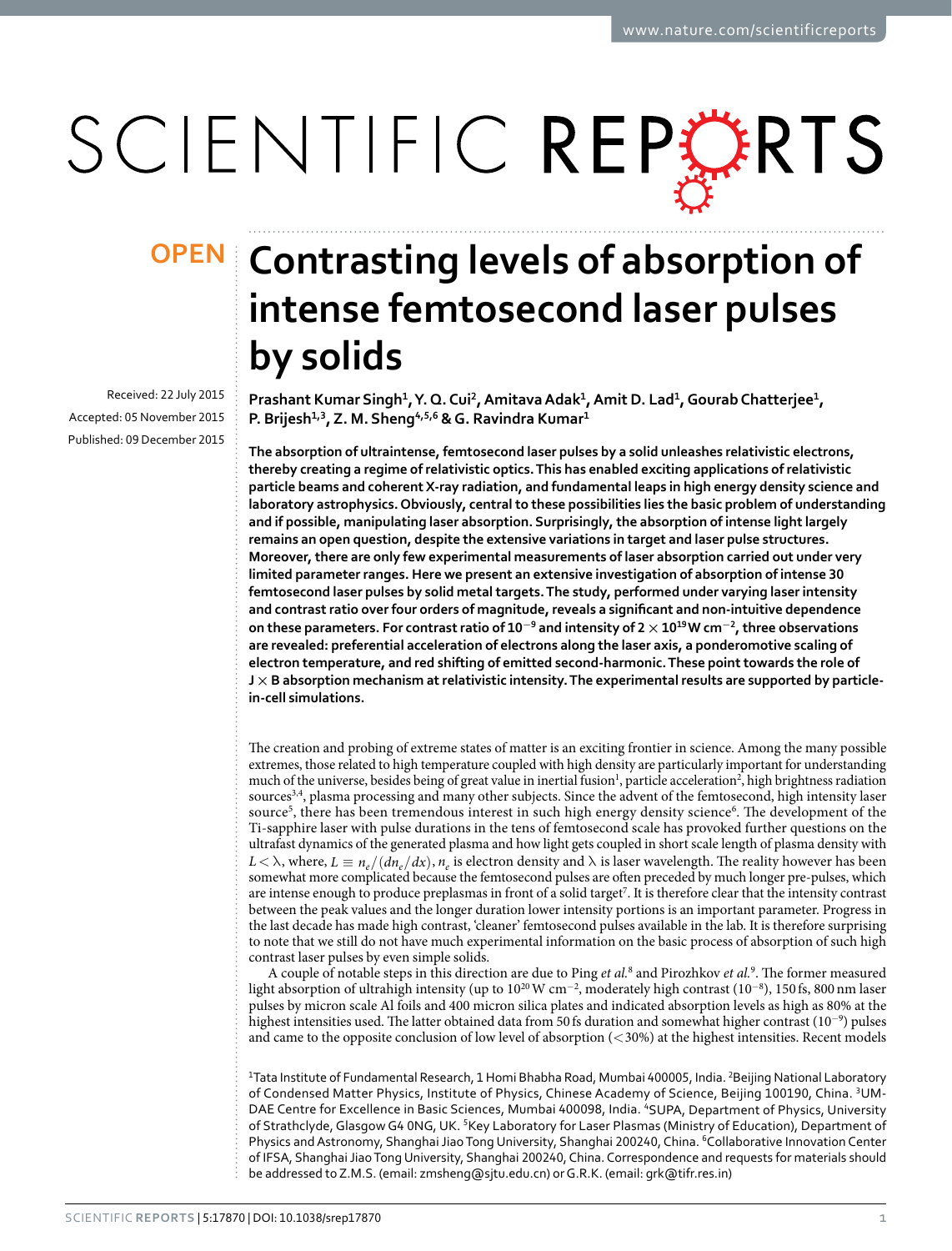

<span id="page-1-0"></span>**Figure 1. Schematic of experimental set up.** An infrared, 30 fs laser pulse, focused by an off-axis-parabola (OAP) excites the target (T) at 45° of incidence. The reflected pulse is fed into a pyroelectric energy meter (EM) after getting collimated by a lens (L). Front side harmonic emission is captured by a spectrometer (SM). An image plate (IP), cover with Al foil, records angular distribution of fast electrons. The energy spectra of fast electron along the laser axis (**J×B**) is measured by an electron spectrometer (ESM). BG: Schott BG-39 filter, RN: rear normal.

and simulations have proposed novel absorption mechanisms based on the standing wave fields<sup>10</sup>. Moreover, a fully relativistic analytical model presented by Haines *et al.*[11,](#page-5-10) based on energy and momentum conservation, predicts light absorption as high as 80%–90% for intensity larger than  $10^{19}$ W cm<sup>-2</sup>. Similarly, another study by Levy *et al.*[12](#page-5-11) highlights the role of hot electrons and hole punching ions in determining the level of light absorption in ultraintense laser-overdense plasma interactions. A very recent theoretical stud[y13](#page-5-12) has created further excitement by placing bounds on the absorption of the  $10^{22}$ W cm<sup>-2</sup> intensity pulses by matter. What then is the real illustration of intense, high contrast laser pulse absorption by simple solids like aluminium? In this article we investigate this important, fundamental question by a comprehensive experimental and simulation strategy. The experimental parameter space explored here can be divided into three categories - (a) we vary our laser intensity by four orders of magnitude ( $10^{15}-10^{19}$  W cm<sup>-2</sup>), (b) laser intensity contrast by four orders of magnitude ( $10^{-5}-10^{-9}$ ) and (c) use four independent, well established diagnostics (pump reflectivity, angular distribution and energy spectra of fast electrons and Doppler spectrometry of harmonics) to get verifiable and reliable data. Our absorption measurements are sampled over several tens of laser shots at each point in each run and several runs spread over months. We then reproduce this full suite of signals in two-dimensional particle-in-cell simulations. The major results are as follows: (a) a clear trend of increasing absorption with intensity, (b) high absorption for low contrast (10<sup>−</sup><sup>5</sup> ) and high contrast (10<sup>−</sup><sup>9</sup> ) pulses. Surprisingly, we observe that at intermediate levels of contrast (10<sup>−</sup><sup>7</sup> ), there is a drop in absorption, which implies that 'any' increase in contrast does not necessarily ensure high absorption.

### **Results**

**Contrast dependent laser absorption.** The preplasma scale length is largely dependent on the intensity contrast ratio of a laser pulse, which in turn can significantly control the absorption processes. In order to see the effect of contrast on the absorption, we carry out absorption measurements under three conditions of intensity contrast—namely, 10<sup>-5</sup>, 10<sup>-7</sup> and 10<sup>-9</sup>. The detailed schematic of the experimental set up is shown in the [Fig. 1.](#page-1-0) [Figure 2\(a\)](#page-2-0) shows the third order cross correlator scan of the femtosecond laser pulse. The prepulse level is shown up to 70ps before the femtosecond peak. The pedestal levels at each contrast are separated by nearly two orders of magnitude. Increase in the pedestal level amplifies the preplasma scale length and thereby alters the laser plasma interaction conditions. Figure  $2(b,c)$  show a comparison of absorption measurements over the input intensity range of  $5\times10^{16} - 2\times10^{18}$  W cm<sup>-2</sup> for 'p' and 's' polarized light respectively, under the intensity contrast conditions of 10<sup>-5</sup>, 10<sup>-7</sup> and 10<sup>-9</sup>. The fractional absorption is estimated from (1–*R*–*S*), where *R* is the measured reflectivity and *S* is the scattering loss (measured to be less than 5% for 10<sup>-5</sup> contrast and negligible for higher contrast experiments).

The absorption trend at a contrast of 10<sup>-9</sup> is quite opposite to that observed at 10<sup>-7</sup>. At 10<sup>-7</sup> contrast, the absorption across the intensity range is at lower level and further reduces with increasing the intensity. However, further decrease in the intensity contrast to 10<sup>−</sup><sup>5</sup> leads to increase in the fractional absorption for both '*p*' and '*s*' polarization. This reversal is typically attributed to the presence of long scale length preplasma due to low intensity contrast.

**Intensity dependent laser absorption.** [Figure 3](#page-2-1) shows absorption measurement performed over nearly four orders of intensity scan for '*p*' and '*s*' polarized light with 10<sup>−</sup><sup>9</sup> laser contrast. The fractional absorption for '*p*' polarized light decreases from 57% to a minimum of 53% at the intensity of 4× 1016W cm'*p*<sup>−</sup><sup>2</sup> . However, for higher intensities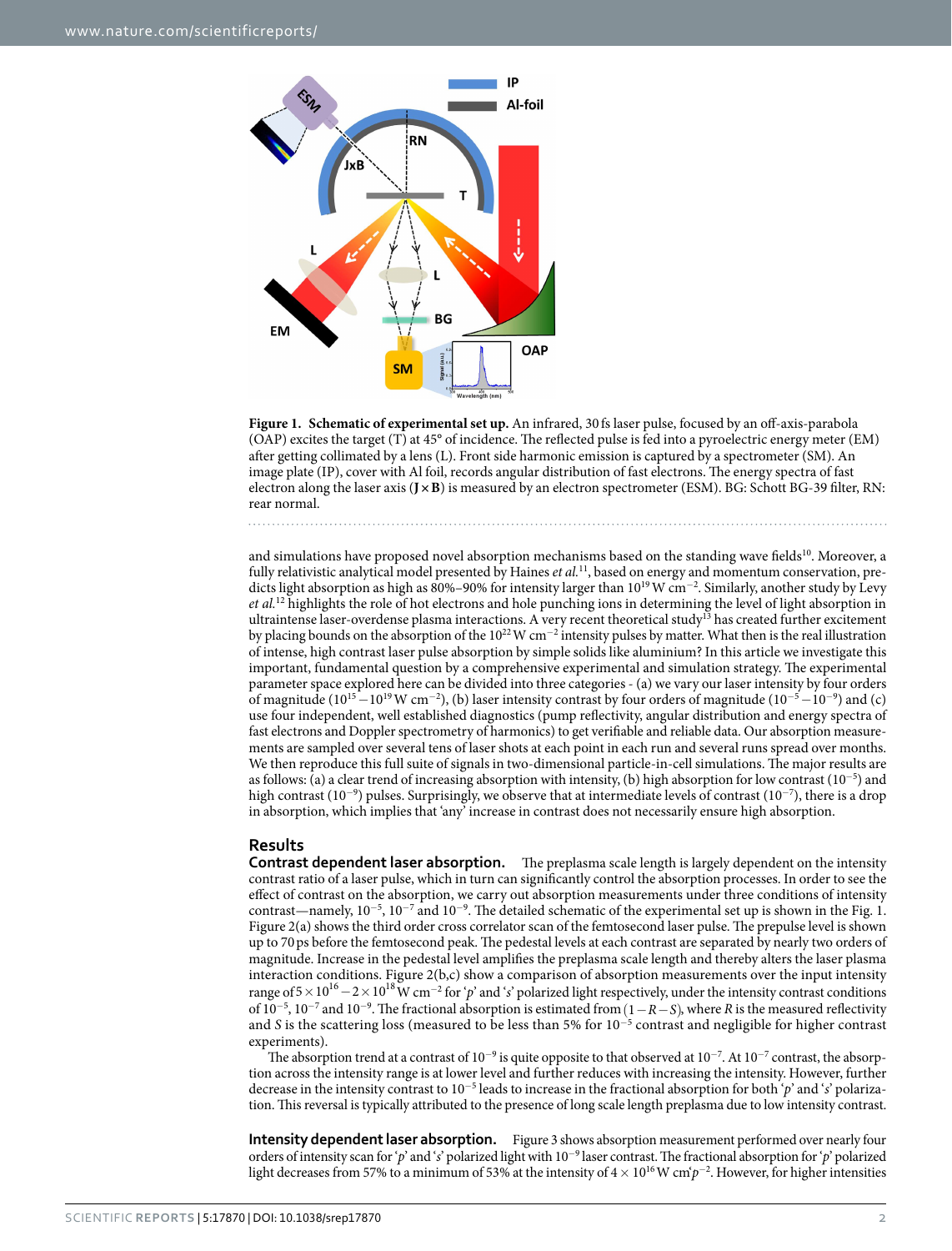

<span id="page-2-0"></span>**Figure 2. Intensity contrast dependent laser absorption.** (**a**) third-order cross-correlator trace of femtosecond laser pulse at three conditions of intensity contrast of 10<sup>−</sup><sup>5</sup> , 10<sup>−</sup><sup>7</sup> and 10<sup>−</sup><sup>9</sup> . Contrast dependent laser absorption for (**b**) '*p*' polarization and (**c**) '*s*' polarization.



<span id="page-2-1"></span>**Figure 3. Intensity dependent absorption of high contrast laser.** Fractional absorption measurements of '*p*' and '*s*' polarized, 30 fs laser pulse (10<sup>−</sup><sup>9</sup> contrast) for an intensity scan over four orders of magnitude  $(10^{15}-10^{19}$  W cm<sup>-2</sup>).

the absorption shows a consistent rising trend and reaches 72% at the maximum intensity of  $2 \times 10^{19}$  W cm<sup>-2</sup>. The absorption data for 's' polarized light also shows similar trend, except in the vicinity of  $(I \sim 10^{19} \,\text{W cm}^{-2})$ , where a local dip is observed. Moreover, with respect to '*p*' polarized light, the absorption level for '*s*' polarized light is lower by nearly 10% during most of the intensity scan.

**Angular distribution of fast electrons.** The angular distribution of fast electrons is a crucial diagnostic in the determination of the dominance of operating absorption mechanism. In order to understand the absorption mechanisms operating in the high-contrast (10<sup>−</sup><sup>9</sup> ) experiment, we present results of angular distribution of laser driven fast electrons. The angular distribution of fast electrons in resonance absorption and vacuum heating is known to peak along the target normal, whereas the  $J \times B$  mechanism accelerates electrons along the laser axis<sup>[7](#page-5-6)</sup>. [Figure 4\(a,b\)](#page-3-0) show the angular distribution of fast electrons for '*p*' polarized laser at peak intensity of  $2 \times 10^{19}$  W cm<sup>-2</sup> with 10<sup>-9</sup> laser contrast (set up shown in [Fig. 1\)](#page-1-0). The angular distribution trace of electrons, recorded in the image plate, is shown in [Fig. 4\(a\).](#page-3-0) To get a clear picture of the directionality of the fast electrons, we have plotted the angular distribution of electrons in [Fig. 4\(b\).](#page-3-0) At the front side of the target, a very prominent blob indicates that electrons are accelerated along the laser specular direction, similar to the observation of Habara *et al.*[14](#page-5-13), where in the absence of an external prepulse, the electrons are preferentially accelerated along the direction of the specular reflection of the laser; however in the presence of a preplasma, the electrons are confined along the target surface due to the formation of strong static magnetic fields. Similarly, a very sharp peak is observed along the 180° axis, indicating surface acceleration of electrons<sup>15</sup>. On the opposite side,  $(0^{\circ})$  a very small peak is observed which implies that the surface acceleration is mostly along the laser specular direction[15](#page-5-14). More interestingly, at the target rear, there is dominance of electrons accelerated along the laser axis (135°) as opposed to target rear normal. In agreement with other experiments<sup>8</sup> and simulations<sup>16</sup>, this confirms that at relativistic intensity, the **J**  $\times$  **B** mechanism is much stronger than the resonance absorption or vacuum heating.

**Temperature of fast electrons.** Furthermore, the temperature of fast electrons accelerated due to ponderomotive force ( $J \times B$  heating) can be given as<sup>17</sup>  $T_{\bar{p}B} = 0.511 \times (\sqrt{1 + (I \lambda_{\mu m}^2)/(1.37 \times 10^{18} W cm^{-2})} - 1)$ . To see the dominance of ponderomotive force, we carried out measurements of electron kinetic energy spectra. A 20*μ*m thin gold foil is irradiated with conditions similar to that during the electron angular distribution measurement. A calibrated magnet based electron spectrometer<sup>18</sup> is kept along the laser axis ([Fig. 1](#page-1-0)). The electron energy spectra,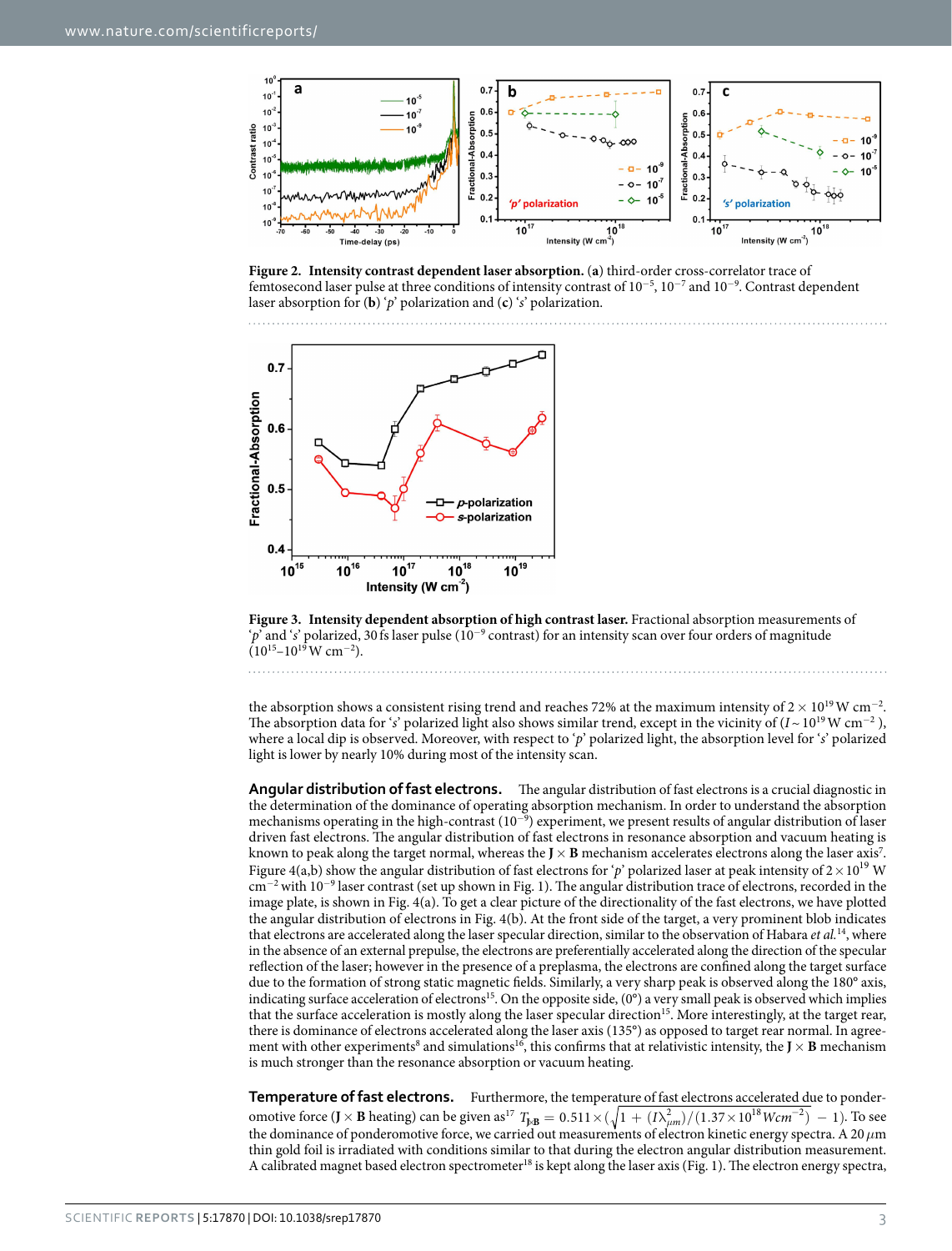

<span id="page-3-0"></span>**Figure 4. Signature of ponderomotive force.** Angular distribution and energy spectra measurements of fast electrons for '*p*' polarized light at intensity of  $2 \times 10^{19}$ W cm<sup>-2</sup>. (a) The angular distribution of fast electrons recorded in the image plate. SP: specular, TS: target surface; **J**× **B**: laser axis, RN: rear normal. (**b**) Polar plot of the electron flux. The black arrow and grey slab indicates laser direction and target orientation, respectively. (c) Energy spectra of fast electrons measured along the  $J \times B$  direction.  $T_1$  and  $T_2$  indicate the fitted temperature of fast electrons. (**d**) Intensity dependent peak of the emitted second harmonic for '*s*' polarized light. The estimated velocity of the critical surface estimated from the Doppler shift is also shown in the same figure. The dotted horizontal line is the location of second harmonic peak estimated from the spectra of the fundamental laser pulse.

averaged over 50 laser shots, fits two temperatures,  $T_1 = 0.13 \pm 0.01$  MeV and  $T_2 = 1.04 \pm 0.03$  MeV [\(Fig. 4\(c\)](#page-3-0)). For a laser intensity of 2 × 10<sup>19</sup>W cm<sup>-2</sup>, the  $T_{J\times B}$  comes to 1.13 MeV which is very close to the fast electron component  $(T_2 = 1.04 \pm 0.03)$  observed in the experiment. This observation once again validates the dominance of **J**  $\times$  **B** absorption mechanism at relativistic laser intensity.

**Motion of critical surface.** It is well established that the absorption mainly occurs near the critical surface, and this surface also gets modified during laser incidence<sup>19</sup>. The motion of critical surface carries an imprint of the laser absorption process[19.](#page-5-18) The motion of the critical surface during the laser interaction can be estimated by a launching an external probe to reflect from the critical surface (pump-probe Doppler spectrometry<sup>20</sup>). However, one can also use harmonics generated at the critical surface, to probe the dynamics of the critical surface within the duration of the driving pulse<sup>[8](#page-5-7),[21](#page-5-20),[22](#page-5-21)</sup>. We measure the spectra of the second harmonic emission along the normal at the target front (see method section). [Figure 4\(d\)](#page-3-0) shows the position of spectral peak of the second harmonic measured during the intensity scan. The dotted horizontal line in [Fig. 4\(d\)](#page-3-0) shows the location of second harmonic peak estimated from the spectra of the fundamental laser pulse. On the basis of this reference peak, the second harmonic seems to be blue shifted for lower intensities (*I*< 1017W *cm*<sup>−</sup><sup>2</sup> ), whereas for higher intensities (*I*> 1017W *cm*<sup>−</sup><sup>2</sup> ) it progressively gets red shifted. Taking the dotted line as a reference spectra, one can estimate the Doppler expansion velocity (*v*), based on the Doppler shift  $(\Delta \lambda)$ , given as  $v = -0.5c\Delta\lambda/\lambda$ , where  $\lambda$  is the wavelength of the second harmonic, and *c*= speed of light in vacuum. The estimated expansion velocity is shown in [Fig. 4\(d\)](#page-3-0) (violet circles). It is seen that the critical surface is expanding towards the vacuum side at lower intensities, i.e. thermal pressure is dominating over the radiation pressure, whereas for higher intensities, the critical surface is showing an inward motion, i.e. ponderomotive pressure is dominating over thermal pressure $19,22,23$  $19,22,23$  $19,22,23$  $19,22,23$  $19,22,23$ .

**2D-PIC simulations.** Following the experimental results, we try to clarify the involved physical mechanisms using computer simulations. Two-dimensional particle-in-cell (PIC) simulations are performed to verify the experimental measurements related to the data for 10<sup>-9</sup> intensity contrast. The simulation set up is similar to that in ref. [24,](#page-5-23) where the *p*-polarized laser at 800nm is incident from the left boundary of the simulation box at the angle of 40°. The laser intensity profile is given by  $I = I_0 \exp(-2r^2/w_0^2) \sin^4(\pi t/\tau_0) \tau_0 = 20\tau = 53.3$  fs and  $w_0 = 5\lambda = 4\mu m$ . The target is transversely uniform, but with certain longitudinal density profiles. The ion-electron mass ratio of target is set to be 1836 and the initial temperature of both electrons and ions are set as 100eV. In order to improve the accuracy, we increase the grid resolution and number of macro-particles to 32 cells per laser wavelength and 64 macro-particle per cell, respectively. In the process of trying to reproduce the observed intensity dependent absorption [\(Fig. 3](#page-2-1)), we find that a single preplasma scalelength (defined as  $dx/d$  ( $ln n_e$ )) as we used in ref. [24](#page-5-23) does not work, i.e., it either fails on the low intensity side or on the high intensity side. This indicates the condition of preplasma is much more complicated in real experiments. Our radiation fluid simulations with MULTI<sup>[25](#page-5-24)</sup> (results not presented here) show that the preplasma profile are separated into two distinct parts at about 0.1 ∼0.3*n<sub>c</sub>* after the interaction with prepulse and ASE<sup>26</sup>. Here  $n_c = m_e \omega^2/(4\pi e^2)$  denotes the critical density. Adhering to the target, there is a very thin layer (<1*μ*m) of plasma with higher density and very short scalelength (~0.1–0.3*μ*m depending on the incident laser intensity) caused by the thermal expansion of the target material. In front of this layer, a gas density, large-scalelength (>5*μ*m) preplasma region is generated due to the vaporization, ionization and further expansion of the target surface. Therefore, the preplasma profile in our simulation is set to be  $n_e = n_{sep} \exp[(x - x_{sep})/L_{low}]$  for  $x < x_{sep}$  and  $n_e = n_{sep} \exp[(x - x_{sep})/L_{high}]$  for  $x \ge x_{sep}$  as sketched in the inset of [Fig. 5\(a\)](#page-4-0), with the intensity-dependent parameters given in [Table 1.](#page-4-1) Using the set up, we finally get the results  $\overline{\phantom{a}}$ ļ are in good agreement with the experiment. Note that for a 40° incidence, the optimal plasma scalelength of res-onance absorption<sup>[7](#page-5-6)</sup> is around 0.2 μm. So for the low laser intensity cases, the laser pulse loses little energy when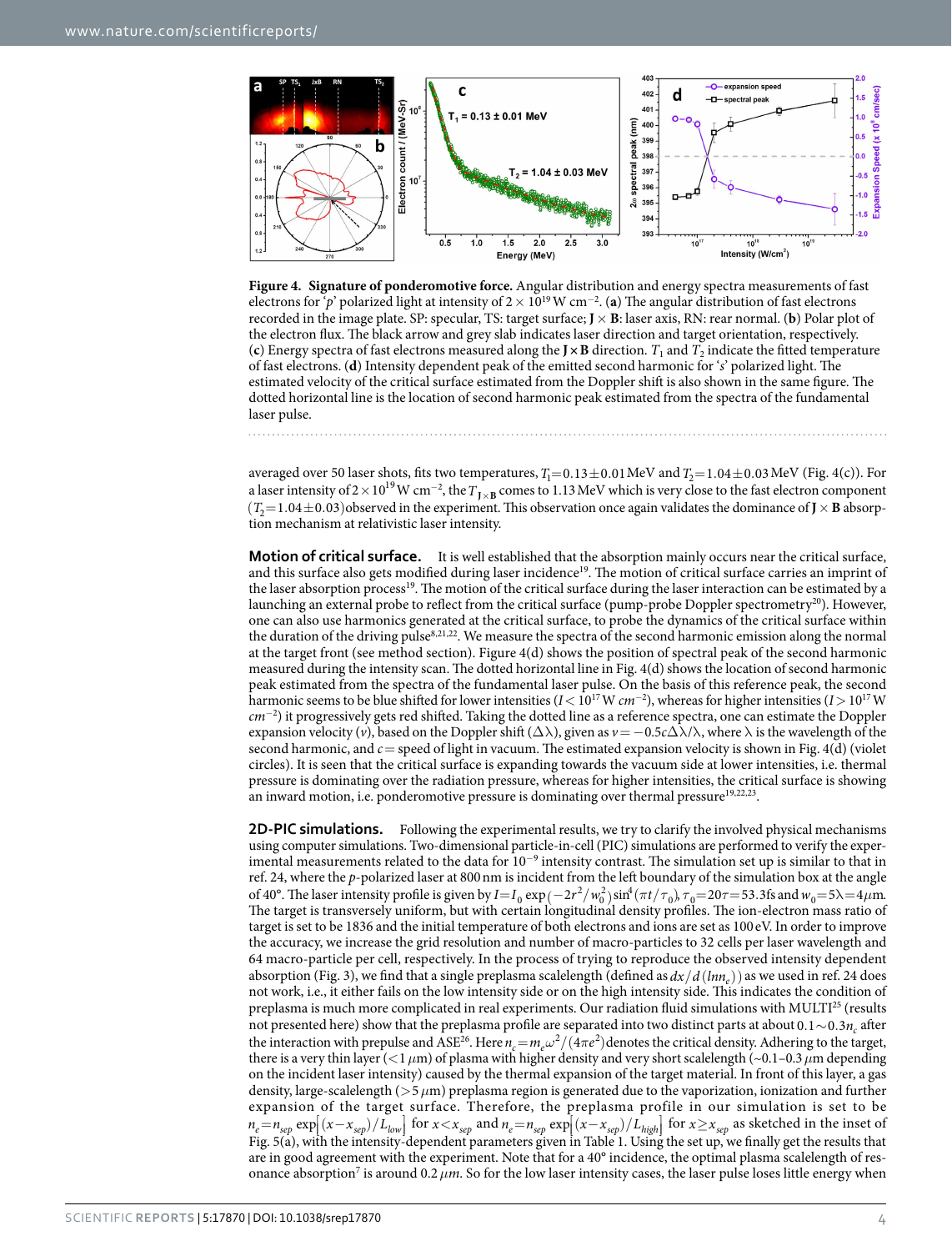

<span id="page-4-0"></span>

<span id="page-4-1"></span>

| Intensity $[Wcm^{-2}]$ | $L_{low}$ [ $\mu$ m] | $L_{high}$ [ $\mu$ m] | $n_{sep}[n_c]$ |
|------------------------|----------------------|-----------------------|----------------|
| $2\times10^{15}$       | 0.240                | 0.152                 | 0.1            |
| $1\times10^{16}$       | 1.440                | 0.192                 | 0.1            |
| $4\times10^{16}$       | 1.520                | 0.188                 | 0.1            |
| $2 \times 10^{17}$     | 2.400                | 0.184                 | 0.2            |
| $2\times10^{19}$       | 10.40                | 0.400                 | 0.2            |



propagating in the low density preplasma part and is mainly absorbed near the critical density due to resonance absorption. However, for high incident intensity, the laser energy is significantly absorbed when it interacts with the low density preplasma by  $J \times B$  heating and ponderomotive acceleration since these two mechanisms are insensitive to plasma density<sup>[27](#page-5-26)</sup>. We also calculate the angular distribution of the fast electrons and Doppler shift of the second and third-order harmonic of the reflected laser pulse in the simulation, as given in Fig.  $5(\overline{b},\overline{c})$ . There are two dominant emission peaks of hot electrons, one along the incident laser direction and another at the angle between the reflected laser and target normal, as predicted theoretically<sup>28</sup>. At the laser intensity over  $10^{17}$  W cm<sup>−2</sup>, the reflected laser light is red-shifted. The results show good agreement with the experiment.

### **Discussion**

We have carried out experimental investigations of the absorption of relativistic femtosecond laser pulses by solids over a wide range of laser intensity and laser contrast ratio. In particular, we have (a) changed the laser intensity contrast by four orders of magnitude  $(10^{-5} - 10^{-9})$ , (b) varied laser intensity by four orders of magnitude ( $10^{15}-10^{19}$  W cm<sup>-2</sup>), and (c) used four independent, well established diagnostics (reflectivity measurement, angular distribution and energy spectra of fast electrons and Doppler spectrometry of harmonics). The contrast dependent absorption study reveals that an arbitrary increase in the laser contrast cannot lead to higher coupling. For the highest contrast pulse, absorption shows a consistent increasing trend with laser intensity. At 40° of angle of incidence, for high contrast and intermediate intensity, the absorption for '*p*' polarized light could be attributed to vacuum heating, whereas for low contrast it could be dominated by resonance absorption. At high laser intensity,  $J \times B$  heating<sup>27</sup> (which works both for '*p*' and '*s*' polarization) dominates over other absorption mechanism. For instance, at relativistic laser intensity, high absorption is found both for '*p*' and '*s*' polarized lasers. Decreasing absorption with intensity at the intermediate  $10^{-7}$  laser contrast level is rather non-intuitive and seems to be an interesting and important finding, which requires further simulations and experiments for clarity. It may result from the interplay between different absorption mechanisms including resonance absorption, vacuum heating,  $J \times B$  heating, ponderomotive force acceleration, and relativistic effect<sup>29–31</sup>. For example, it has been shown that the relativistic effect tends to reduce the resonance absorption rate as the laser intensity increases<sup>[32,](#page-5-29)33</sup>. At the highest intensity (1019W cm<sup>−</sup><sup>2</sup> ), results from all the four diagnostics collectively point towards the dominance of the **J**× **B** mechanism. The experimental results are strongly supported by 2D PIC simulations. One may note that there is apparent discrepancy between the experimental and simulation results in the angular distribution of fast electrons near 240°. There are a few factors which may be responsible for this discrepancy. Firstly, some particular density profile has been taken along the longitudinal direction only, assuming a uniform distribution in the transverse direction in our 2D simulation. In real experiment with 3D geometry, the density distribution is normally not uniform both in the longitudinal and transverse directions in the preplasma. Secondly, a simple Gaussian transverse profile has been taken for the laser pulse, while it may be quite different in our experiment, where the laser has elliptic transverse profile. Finally, the angular distribution found with the peak around 240° from 2D simulation agrees qualitatively with the theory proposed in ref. [28](#page-5-27), which suggests that fast electrons will normally eject in an angle smaller than that consistent with the specular reflection of the laser pulse. The findings of this work provide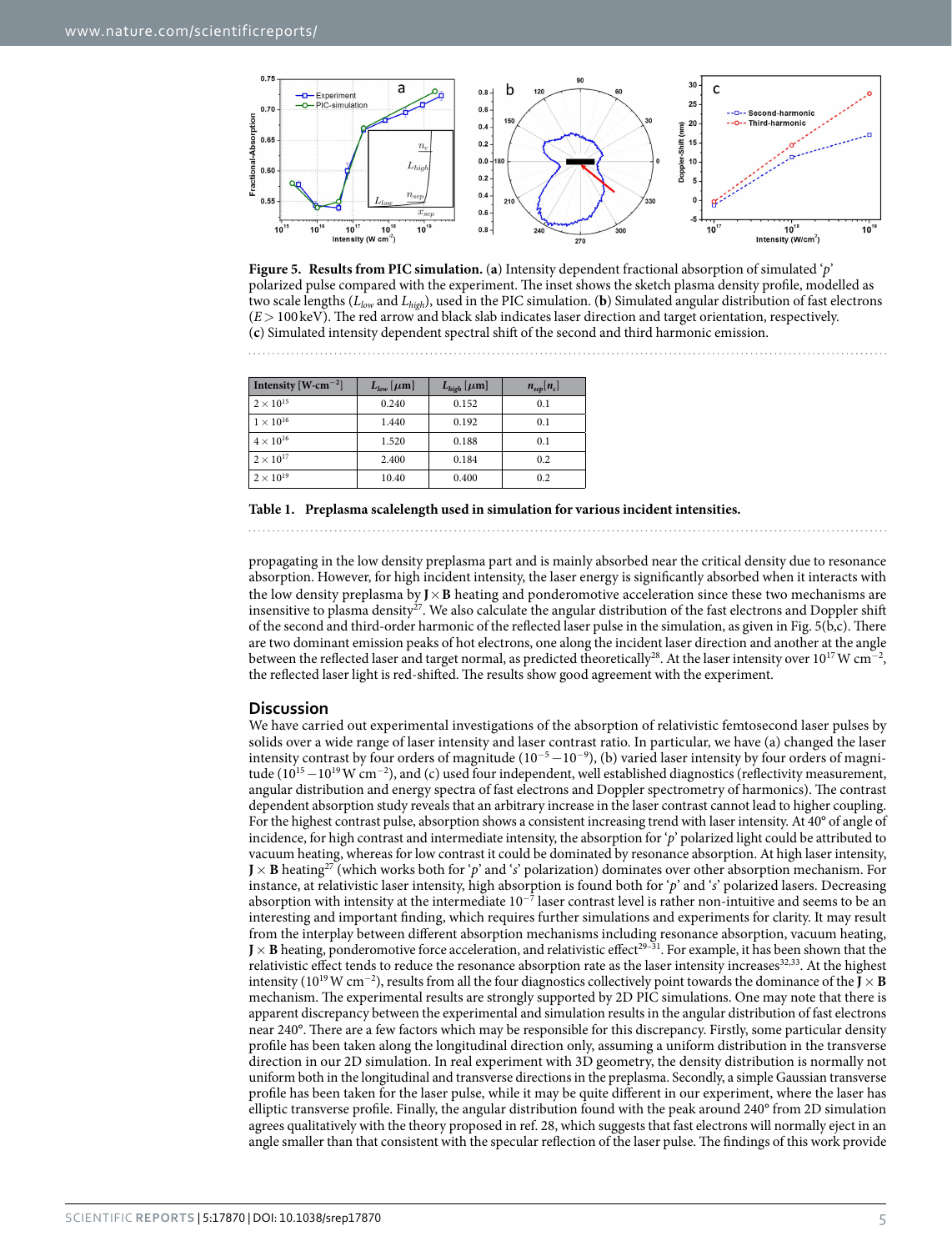not only a new insight into the physical picture of relativistic intense laser interactions with solid targets, but also a guidance towards the optimization of laser energy coupling to high-energy-density plasmas.

#### **Methods**

The experiment [\(Fig. 1\)](#page-1-0) is performed at TIFR, Mumbai using 20 TW and 100 TW CPA laser systems (10 Hz). A 30fs light pulse focused by an f/3.5 off-axis parabola to an elliptical spot (3*μm*× 10*μm*), is used to excite the polished bulk aluminium targets at an incident angle of 40°. In order to measure the absorption, the specular reflection from the target is captured by a 3-inch collimating lens kept at a distance of 15cm from the target and fed into a pyroelectric energy meter. The intensity on the target plane is varied by defocusing the target from the best focal plane. Experiments with 10<sup>-5</sup> contrast were performed with 20 TW laser system, while using 100 TW laser system, the contrast was varied (from  $10^{-7}$  to  $10^{-9}$ ) by controlling the energy of seed pulse in the regenerative amplifier. For characterization of the picosecond contrast of the laser pulse, a third-order cross-correlator (SEQUOIA, Amplitude technologies) is used. The contrast trace of fully amplified laser pulse is obtained over several hundreds of laser shots fired at the repetition rate of 10Hz. A half-wave plate is used to change the polarization of the laser pulse from '*p*' to '*s*'. To measure the angular distribution of fast electrons, a curved image plate (Fujifilm BAS-2025), covering a wide angle of nearly 300°, is placed around the 10*μ*m thick copper foil target. To avoid the low energy radiation of x-rays or electrons hitting the image plate, a 55*μ*m thick aluminium foil is placed before the image plate. Such a thick Al foil would stop x-rays up to 5 keV, electrons up to 90 keV and protons up to 2.5MeV. A UV-VIS-NIR spectrometer (Avantes-2048, spectral range 200–1100 nm) is used to capture the emission from the target, as shown in the [Fig. 1.](#page-1-0) In order to avoid the laser light at 800nm saturating the signal, a Schott BG-39 filter is placed before the spectrometer. The simulations are carried out by our self-encoded 2D3V PIC code KLAP[S34,](#page-5-31)[35.](#page-5-32) Binary Coulomb collisions between electron-electron, electron-ion and ion-ion have been included in our code using an algorithm based on ref. [36](#page-6-0). The collision module is benchmarked according to Landau's analytical theory of balancing between different temperature component<sup>37</sup> and collisional absorption<sup>38</sup>. The collision module allows us to include both collisional and collisionless absorption mechanisms self-consistently when calculating the laser absorption over a wide laser intensity range from non-relativistic to highly relativistic.

#### **References**

- <span id="page-5-0"></span>1. Tabak, M. *et al.* Ignition and high gain with ultrapowerful lasers. *Phys. Plasmas* **1,** 1626 (1994).
- <span id="page-5-1"></span>2. Malka, V. *et al.* Principles and applications of compact laserplasma accelerators. *Nature Phys*. **4,** 447–453 (2008).
- <span id="page-5-2"></span>3. Murnane, M. M. *et al.* Ultrafast X-Ray Pulses from Laser-Produced Plasmas. *Science* **251,** 531–536 (1991).
- <span id="page-5-3"></span>4. Dromey, B. *et al.* High harmonic generation in the relativistic limit. *Nature Phys*. **2,** 456–459 (2006).
- <span id="page-5-4"></span>5. Strickland, D. *et al.* Compression of amplified chirped optical pulses. *Optics Commun*. **56,** 219 (1985).
- <span id="page-5-5"></span>6. Drake, R. P. *High-Energy-Density Physics* 449–482 (Springer-Verlag, Berlin Heidelberg, 2006).
- <span id="page-5-6"></span>7. Gibbon, P. *Short Pulse Laser Interactions with Matter: An Introduction* 127–177 (Imperial College Press, London, 2005).
- <span id="page-5-7"></span>8. Ping, Y. *et al.* Absorption of Short Laser Pulses on Solid Targets in the Ultrarelativistic Regime. *Phys. Rev. Lett.* **100,** 085004 (2008).
- <span id="page-5-9"></span><span id="page-5-8"></span>9. Pirozhkov, A. S. *et al.* Diagnostic of laser contrast using target reflectivity. *Appl. Phys. Lett.* **94,** 241102 (2009).
- 10. May, J. *et al.* Mechanism of generating fast electrons by an intense laser at a steep overdense interface. *Phys. Rev. E.* **84,** 025401 (2011).
- <span id="page-5-10"></span>11. Haines, M. *et al.* Hot-Electron Temperature and Laser-Light Absorption in Fast Ignition. *Phys. Rev. Lett.* **102,** 045008 (2009).
- <span id="page-5-11"></span>12. Levy, M. C. *et al.* Conservation laws and conversion efficiency in ultraintense laser-overdense plasma interactions. *Phys. Plasmas* **20,** 103101 (2013).
- <span id="page-5-12"></span>13. Levy, M. C. *et al.* Petawatt laser absorption bounded. *Nat. Commun.* **5,** 4149 (2014).
- <span id="page-5-13"></span>14. Habara, H. *et al.* Surface Acceleration of Fast Electrons with Relativistic Self-Focusing in Preformed Plasma. *Phys. Rev. Lett.* **97,** 095004 (2006).
- <span id="page-5-14"></span>15. Li, Y. T. *et al.* Observation of a Fast Electron Beam Emitted along the Surface of a Target Irradiated by Intense Femtosecond Laser Pulses. *Phys. Rev. Lett.* **96,** 165003 (2006).
- <span id="page-5-16"></span><span id="page-5-15"></span>16. Kruer, W. L. *et al.* J×B heating by very intense light. *Phys. Fluids* **28,** 430 (1985).
- 17. Wilks, S. C. *et al.* Absorption of ultra-intense laser pulses. *Phys. Rev. Lett.* **69,** 1383 (1992).
- <span id="page-5-18"></span><span id="page-5-17"></span>18. Tanaka, K. A. *et al.* Calibration of imaging plate for high energy electron spectrometer. *Rev. Sci. Instrum*. **76,** 013507 (2005).
- 19. Ping, Y. *et al.* Dynamics of Relativistic Laser-Plasma Interaction on Solid Targets. *Phys. Rev. Lett.* **109,** 145006 (2012).
- <span id="page-5-19"></span>20. Mondal, S. *et al.* Doppler Spectrometry for Ultrafast Temporal Mapping of Density Dynamics in Laser-Induced Plasmas. *Phys. Rev. Lett.* **105,** 105002 (2010).
- <span id="page-5-20"></span>21. Zepf, M. *et al.* Measurements of the hole boring velocity from Doppler shifted harmonic emission from solid targets. *Phys. Plasmas* **3,** 3242 (1996).
- <span id="page-5-22"></span><span id="page-5-21"></span>22. Kalashnikov, M. P. *et al.* Dynamics of Laser-Plasma Interaction at 1018 W/cm2 . *Phys. Rev. Lett.* **73,** 260 (1994).
- 23. Liu, X. *et al.* Competition between Ponderomotive and Thermal Forces in Short-Scale Length Laser Plamas. *Phys. Rev. Lett.* **69,** 1935 (1992).
- <span id="page-5-23"></span>24. Cui, Y. Q. *et al.* Laser absorption and hot electron temperature scalings in laserplasma interactions. *Plasma Phys. Control.Fusion* **55,** 085008 (2013).
- <span id="page-5-24"></span>25. Ramis, R. Schmalz, R. & Meyer-ter-Vehn, J. MULTI A computer code for one-dimensional multigroup radiation hydrodynamics. *Comp. Phys. Comm*. **49,** 475 (1988).
- <span id="page-5-26"></span><span id="page-5-25"></span>26. Kemp, A. *et al.* Hot-Electron Energy Coupling in Ultraintense Laser-Matter Interaction. *Phys. Rev. Lett.* **101,** 075004 (2008).
- 27. Wilks, S. C. *et al.* Absorption of ultrashort, ultra-intense laser light by solids and overdense plasmas. *IEEE J. Quantum Electron.* **33,** 1954 (1997).
- <span id="page-5-27"></span>28. Sheng, Z. M. *et al.* Angular Distributions of Fast Electrons, Ions, and Bremsstrahlung x/γ-Rays in Intense Laser Interaction with Solid Targets. *Phys. Rev. Lett.* **85,** 5340 (2000).
- <span id="page-5-28"></span>29. Davies, J. R. Laser absorption by overdense plasmas in the relativistic regime. *Plasma Phys. Control.Fusion* **51,** 014006 (2009).
- 30. Gibbon, P. *et al.* A kinematic model of relativistic laser absorption in an overdense plasma. *Plasma Phys. Control.Fusion* **54,** 045001 (2012).
- 31. Liseykina, T. *et al.* Collisionless absorption, hot electron generation, and energy scaling in intense laser-target interaction. *Phys. Plasmas* **22,** 033302 (2015).
- <span id="page-5-30"></span><span id="page-5-29"></span>32. Xu, H. *et al.* Intensity-dependent resonance absorption in relativistic laser-plasma interaction. *Phys. Plasmas* **13,** 123301 (2006).
- 33. Ding, W. J. *et al.* Bulk resonance absorption induced by relativistic effects in laser-plasma interaction. *Phys. Plasmas* **16,** 042315 (2009).
- <span id="page-5-31"></span>34. Chen, M. *et al.* Development and application of multi- dimensional particle-in-cell codes for investigation of laser plasma interaction. *Chin. J. Comput. Phys.* **25,** 43 (2008).
- <span id="page-5-32"></span>35. Wang, W. M. *et al.* Integrated simulation approach for laser-driven fast ignition. *Phys. Rev. E* **91,** 013101 (2015).